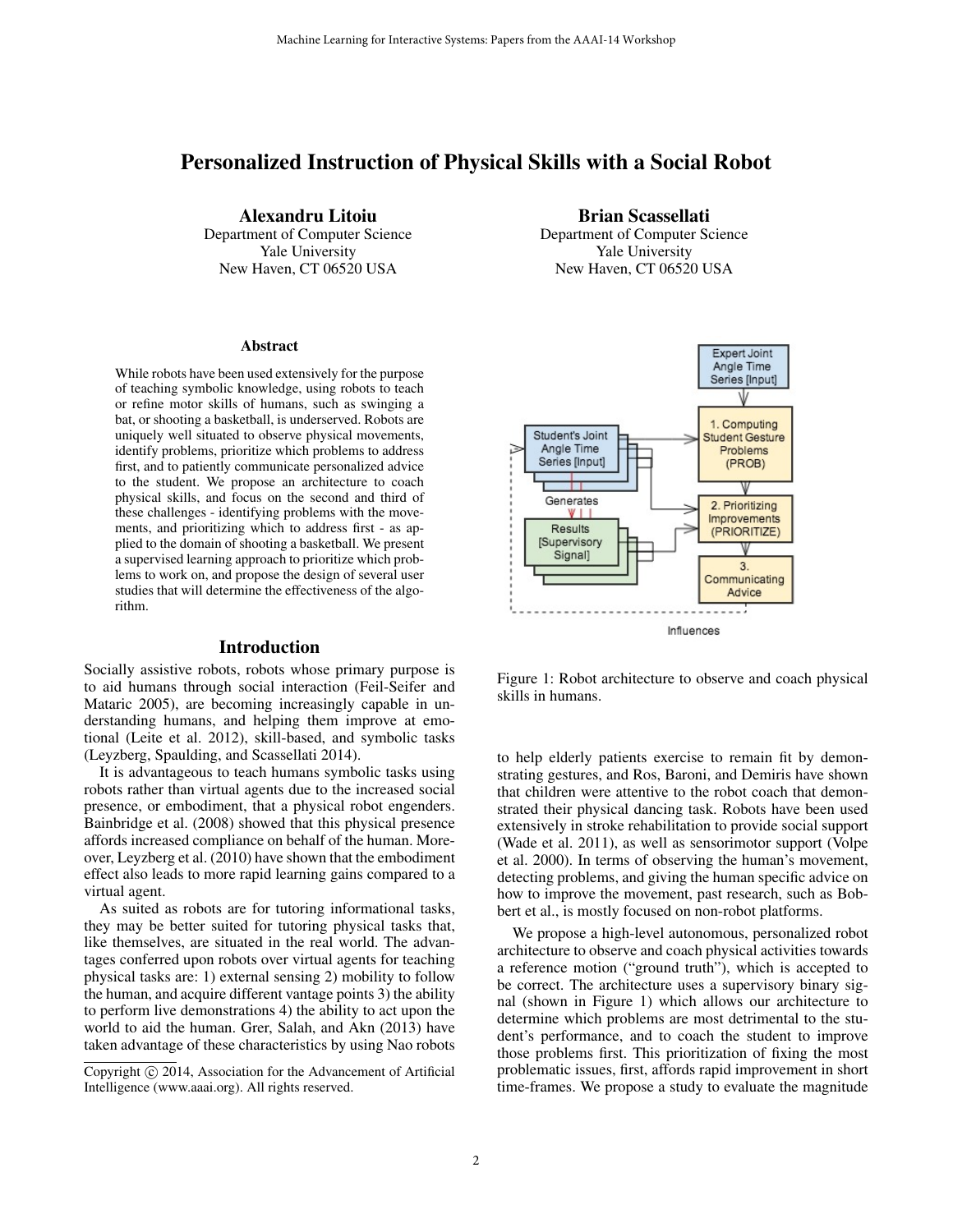

Figure 2: Physical setup for the basketball shooting application domain.

of the improvement generated by the architecture.

### Application Domain

The application domain discussed in this paper is the act of shooting basketballs into a hoop from a set distance, depicted in Figure 2. Here, the input signal is the set of time series of all of the joints, collected by a Kinect 3D sensor. Another input, the ground truth, is a similar set of time series, collected by observing a professional. For each iteration, the supervisory signal is a binary variable representing whether the ball fell into the hoop or not, perceived using a commercially available ShotTracker sensor on the net. The architecture is best suited for situations in which the supervisory signal is perceivable by a robot, or is automatically present, rather than requiring manual coding by a human, but it can be used in both situations.

## Proposed Architecture

The architecture receives a "Student Joint Angle Time Series" for each of the joints. This skeletal data time series is collected using a pre-built and commercially available sensor, such as a Kinect. The architecture also receives an "Expert Joint Angle Time Series" for each joint of a ground truth expert demonstration.

In Module 1 (PROB), we identify student movement problems, relative to the ground truth. This module detects differences between the user's movement, and the motion that we accept to be correct. This module first preprocesses the incoming signals by aligning their tempo with the ground truth, then bucketing the continuous signal into discrete time slices, and subtracting off the corresponding ground truth time slices. At the output of module 1, we are left with a measure of how different each joint angle is from the ground truth, for each time slice.

Module 2, the Improvement Prioritization Module (PRI-ORITIZE), takes in three data streams as input: i) the problems with the student's observed motion (the output of PROB), ii) the past history of all joint angle time series data of all past sessions across students, and iii) the corresponding supervisory signals for all past sessions of joint angle time series. The module's role is then to use the past history of all joint angle time series data, and corresponding supervisory signals to determine which time slices on which joints are most predictive of a successful action. In other words, it determines which problems cause bad results, and which have no effect on the results. The module then outputs the problem with the student's observed motion that is most likely to improve results, if changed. By focusing on the most significant problem, the student will be able to improve his results most rapidly.

Module 3 is the Human-Robot Interaction component of the architecture. Given the most significant problem that needs to be solved, as input, the advice module determines how best to communicate advice on how to fix this problem. Here, the robot will decide whether to give a physical demonstration, verbal advice, and also, which advice to give. This module will itself adapt to give more personalized advice over time. As the robot learns whether a particular student prefers physical versus verbal advice, the student's advice frequency, etc. this module will personalize to the needs of the student.

### Computing Student Gesture Problems

The PROB module finds "problems" in the observed motion relative to the ground truth. It receives as input a set of time-series data, each for a different joint. Each time series is a collection of (timestamp, joint-angle) tuples. It finds the "problems" by first i) aligning the tempo of the signal with the ground truth signal, so that the signals can be subtracted from one another. If this step weren't performed, then if a motion were identical to the ground truth, but with an additional 2 second pause at the start, the entire signal would be offset by 2 seconds from the ground truth. Subtracting the ground truth would result in finding problems at every timestep, even though there are no problems, since the signals are identical. ii) PROB then buckets each time-series into more discrete time-intervals. Whereas the raw time-series for a joint might have thousands of data-points, we average all of the data points from  $t=0.0s$  to  $t=0.1s$ , and assign that value those to bucket 1, etc. iii) Finally, PROB subtracts the ground truth bucket 0 from input bucket 0, and ground truth bucket 1 from input bucket 1, etc. The output of PROB is the differences between the input signal and the ground truth, for each bucket in each joint. These differences then become the features for the following module, PRIORITIZE. The reason we perform bucketing was to decrease the total number of features, and to make the subtraction step easier.

## Prioritizing Improvements

The prioritization module works by selecting the most detrimental problem towards performance from the student's personalized problems, inputted from PROB. PRIORITIZE therefore selects the problem that, if improved, would confer the highest amount of benefit to the student. In order to determine which problems are significant and which are not, the PRIORITIZE module performs a regression on all of the past data, from all sessions and all students.

Table 1 contains example data that we use to demonstrate an example. For each graph, the data to the left of the ver-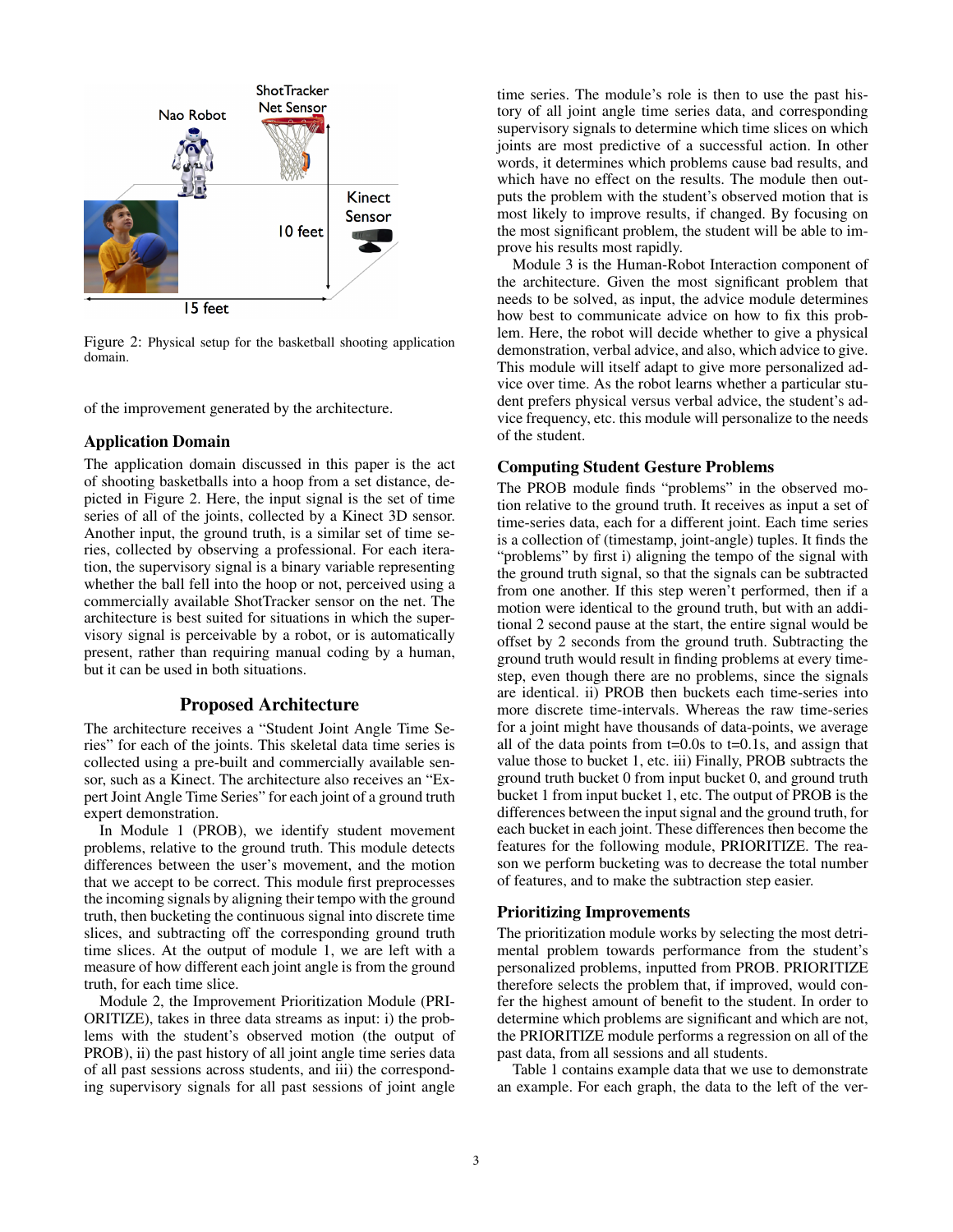

Table 1: Example historical data for regression by prioritization module. All graphs are time series for the same joint (y-axis is angle, x-axis is time). Bucket 1 is to the left of the dotted line, and bucket 2 is to the right.

tical dotted line is the time-series content that is averaged into bucket 1. The data to the right of the dotted line corresponds to bucket 2. In this particular case, buckets containing a spike have an average of 1, and buckets not containing spikes average to 0. The features for the joint in shot #1 by student 1 are (1, 1), since the average value of both buckets is 1. Similarly, shot #1 by student 2 gives (0, 0), and shot #3 by student 3 gives (0, 1). Using this historical input data, and the historical supervisory signals (also included in Table 1, as result), we can perform a regression to determine the weights of each feature, and thus how much each problem affects the end result.

To illustrate this, if one performs a simple linear regression on the Table 1 data, one gets the weights  $\theta_0 = 0, \theta_1 =$  $-0.67$ , and  $\theta_2 = 0$ , indicating that feature 1 is important, whereas feature 2 is not important.

Upon finding the historical weights, PRIORITIZE looks at each problem feature from the input signal sent in from PROB, and considers whether the signal is significant in affecting performance. To do this, it sees whether that feature has a high historical weighting. For example, using the historical data in Table 1, and the input features (1,1) from PROB, we know that both bucket 1 and bucket 2 for the joint in question are on average 1 unit larger from the ground truth. Which problem is affecting performance more? Historically,  $\theta_1 = -0.67$  whereas  $\theta_2$  is 0. So, having a problem in bucket 1 significantly affects performance, whereas having a problem in bucket 2 does not. PRIORITIZE therefore outputs that time slice 1 for the joint in question is the most significant problem that needs to be addressed.

### Proposed Evaluation

We must first study whether the PRIORITIZE module accurately identifies which problems are hindering the student's performance by collecting a corpus of data, splitting it into training, validation, and testing sets, and verifying that the regression can accurately predict whether the test set balls will fall into the net, based on their input skeletal data.

After we have determined that the PRIORITIZE module is able to understand what problem features are associated

with performance hits (and we have built up a corpus of historical data), we need to validate to what degree its prioritization is in accordance with the opinion of a coach. We ask a group of 3 professional basketball coaches to code the top 3 problems with the motion of each video in the corpus. We compare the output of PRIORITIZE against the lists compiled by the coaches in order to generate statistics of how frequently coaches' number 1, number 2, and number 3 recommendations are in accordance with the output of PRIOR-ITIZE.

When the entire system is complete, it will be possible to determine the effectiveness of the system's advice. We ask each of a group of students to shoot a number of balls, receive advice from the system, and then shoot another session of balls. We measure the improvement in their shooting accuracy, across sessions. We then compare this improvement to control conditions. In the first control condition, the robot gives no advice, but remains present. We test this condition to ensure that it is the advice, and not the robot's presence that engenders improved performance. In the second control condition the robot gives advice, but it is selected by a behind-the-scenes coach. This control condition serves as a comparison to identify how effective our system's advice is relative to the advice of a coach.

### References

Bainbridge, W. A.; Hart, J.; Kim, E. S.; and Scassellati, B. 2008. The effect of presence on human-robot interaction. In *The 17th IEEE International Symposium on Robot and Human Interactive Communication*, RO-MAN 2008, 701– 706. Munich, Germany: IEEE.

Bobbert, M. F.; Hoogendoorn, M.; van Soest, A. J.; Stebletsova, V.; and Treur, J. 2013. Ambient support by a personal coach for exercising and rehabilitation. In *Human Aspects in Ambient Intelligence*. Springer. 89–106.

Feil-Seifer, D., and Mataric, M. J. 2005. Defining socially assistive robotics. In *International Conference on Rehabilitation Robotics*, 465–468. IEEE.

Grer, B.; Salah, A.; and Akn, H. 2013. A robotic fitness coach for the elderly. In Augusto, J.; Wichert, R.; Collier, R.; Keyson, D.; Salah, A.; and Tan, A.-H., eds., *Ambient Intelligence*, volume 8309 of *Lecture Notes in Computer Science*. Springer International Publishing. 124–139.

Leite, I.; Castellano, G.; Pereira, A.; Martinho, C.; and Paiva, A. 2012. Long-term interactions with empathic robots: Evaluating perceived support in children. In Ge, S.; Khatib, O.; Cabibihan, J.-J.; Simmons, R.; and Williams, M.-A., eds., *Social Robotics*, volume 7621 of *Lecture Notes in Computer Science*. Springer Berlin Heidelberg. 298–307.

Leyzberg, D.; Spaulding, S.; Toneva, M.; and Scassellati, B. 2010. The physical presence of a robot tutor increases cognitive learning gains. In *34th Annual Conference of the Cognitive Science Society*, Cog. Sci. '12.

Leyzberg, D.; Spaulding, S.; and Scassellati, B. 2014. Personalizing robot tutors to individuals' learning differences. In *Proceedings of the 2014 ACM/IEEE International Con-*